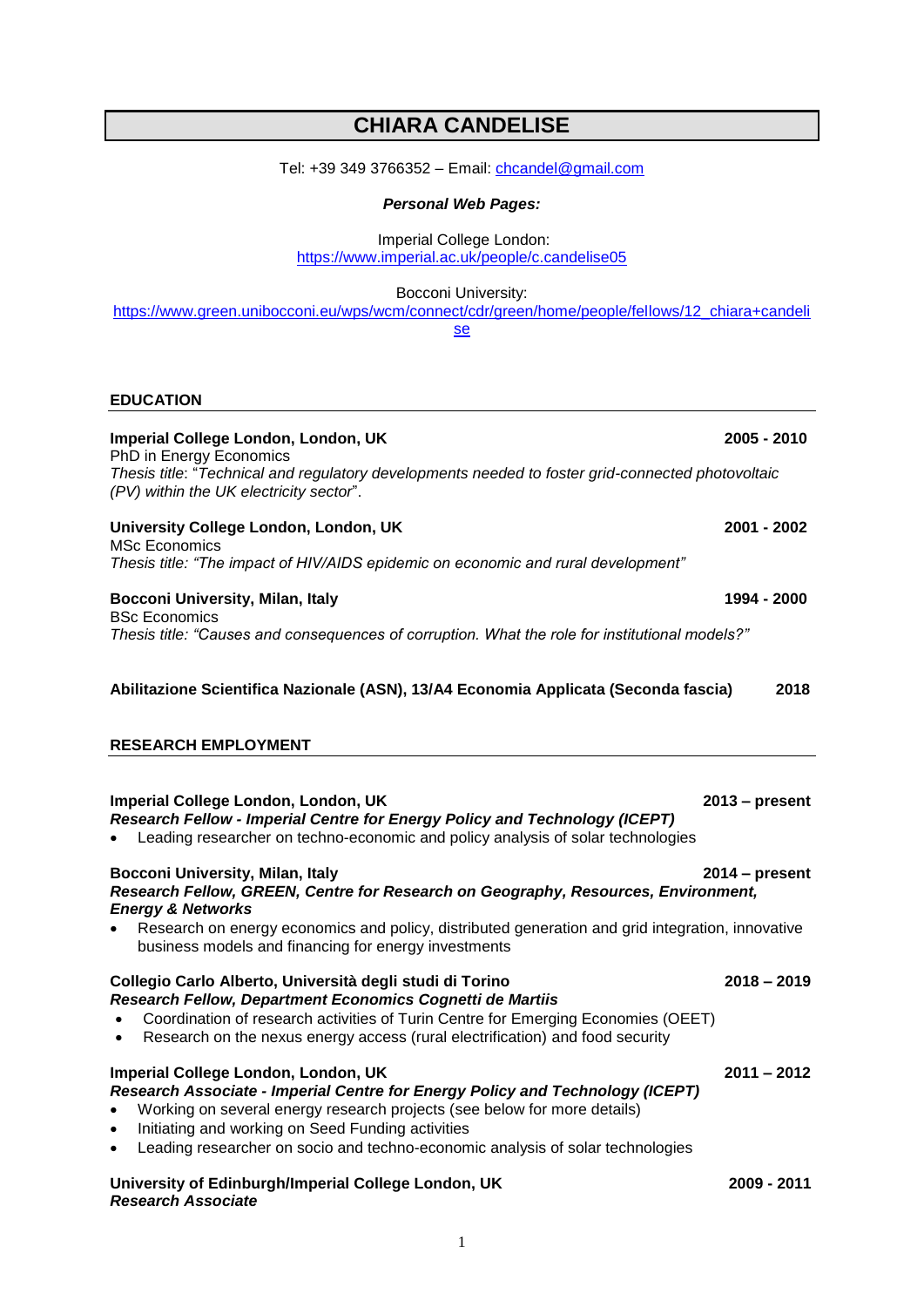Managed the techno and socio-economic Work Package of PV Supergen Consortium PV21

## **RESEARCH PROJECTS COORDINATION**

## **EU Commission – H2020 Project 2019 – 2022**

*COMETS project*: "*COllective action Models for Energy Transition and Social Innovation*" (COMETS). Co-Investigator of research consortium made of six EU country members studying the role and contribution of citizen-driven Collective Action initiatives (e.g. energy communities, cooperatives, purchasing groups) to the EU energy transition. The project maps CAIs across EU, quantifies their aggregate contribution to energy transition, and develops indicators for their assessment as well as indepth case studies and best practice.

### **Euroheat & Power (European Association for district heating) 2018**

"*The use of crowdfunding as novel financial tool for district heating investment*" study commissioned under H2020 project TEMPO (Temperature Optimisation for Low Temperature District Heating across Europe).

### **Forum per la Finanza Sostenibile 2017**

Study exploring the role of crowdfunding in the context of sustainable finance.

### **Kantor Management Group - EU Commission 2017 – 2018**

*"Building Solar PV Study – High Quality Studies to Support the activities under the Eastern Partnership (HiQStep)*". Project Objectives:

- Present EU policies, rules, regulations, tools and schemes of the promotion of solar panels on buildings
- To assess existing policies, rules, regulations and tools towards promotion of solar panels on buildings in the six Eastern Partner countries;
- To develop cost-benefit analysis for the staged development of building PVs in all Eastern Partner countries;
- To formulate recommendations on how to enhance PV penetration in the six Eastern Partners (Armenia, Azerbaijan, Belarus, Georgia, Moldova, Ukraine);
- To quantify the impact of building PV penetration to the overall energy mix and on the energy security of each country and to quantify the impact of PV generated energy to greenhouse gas emission reduction.

### **ANCI Emilia Romagna - EU IEE project SmartReFlex 2016**

*"Strumenti finanziari innovativi per impianti a fonti energetiche rinnovabili con focus su piccole reti di teleriscaldamento":* study of innovative financing schemes for investments in district heating.

### **UK Research Council - EPSRC 2017- 2021**

*"JUICE Project"*, *Joint UK India Clean Energy Centre:* UK-India research consortium aiming at solving the integration of intermittent renewable energy for grid and isolated communities in India and UK with a view to grid connectivity. Co-Investigator of work package studying:

- development of scenarios for future PV, storage and smart technologies deployment and assess their grid integration implications;
- optimization of storage and smart technologies operation to maximise contribution and value of PV generation within the electricity grid;
- assessment of the economics and business models for their deployment; analysis of regulatory and policy conditions for successful implementation.
- modelling (sizing, costing and environmental impacts) and socio-economic assessment of micro-grid implementation for rural electrification (India)

## **UNDP (United Nation Development Programme) CEDRO Exchange 2015**

*"Crowdfunding and the energy sector"*, research project exploring the use of crowdfunding in the energy sector.

## **EU Commission - Marie Curie Intra-European Fellowship 2014 – 2016**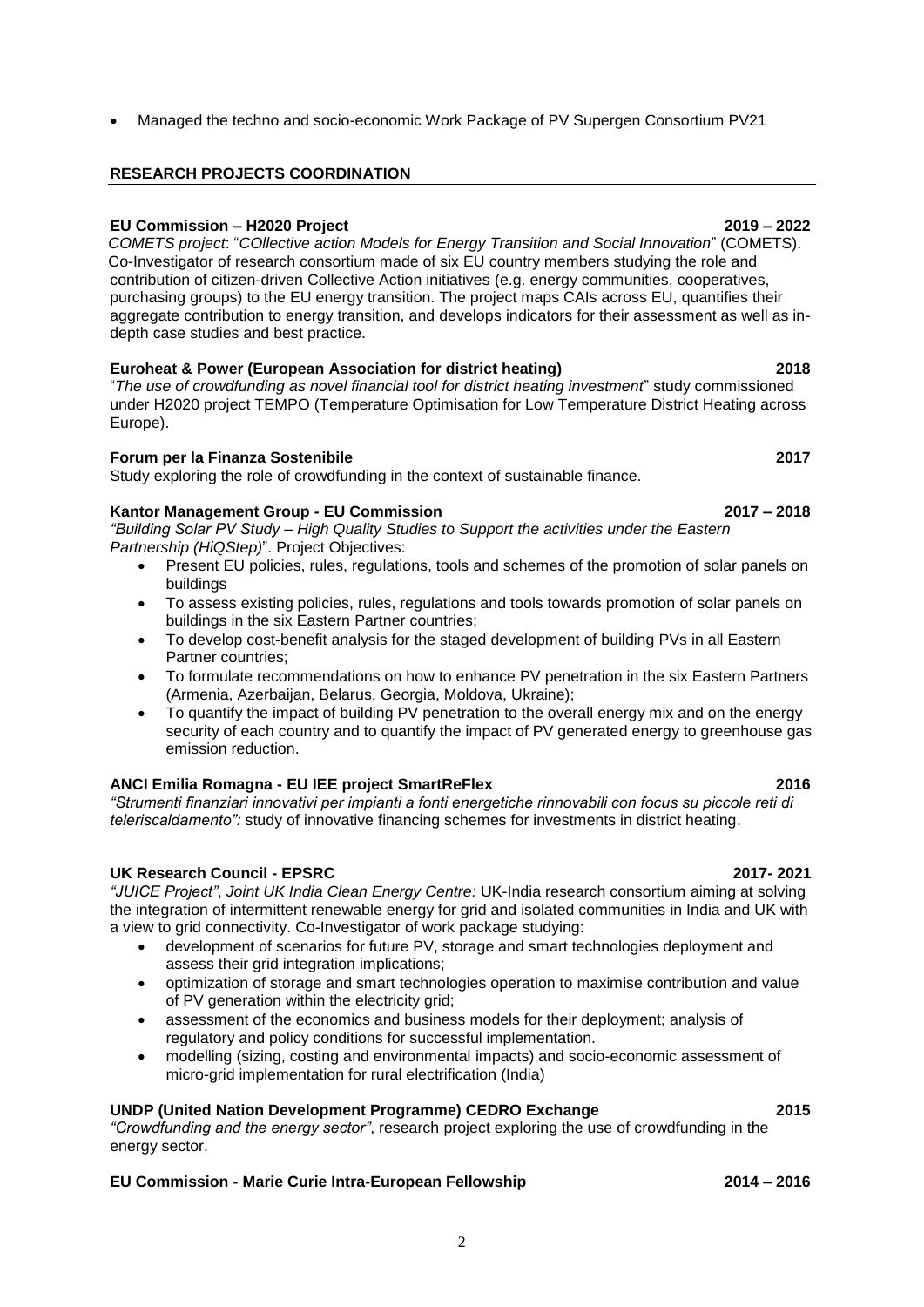*'LocalEnergy':* Investigation of emerging business models for implementation of energy efficiency and renewable, with a particular focus on community and shared ownership approaches.

- Emerging and innovative business models for the deployment of renewable energy and energy efficiency, with a focus on community energy and shared ownership approaches.
- Study of crowdfunding as innovative and potentially disruptive alternative finance tool and its application to the energy sector.

### **UK Research Council - EPSRC 2013 – 2016**

*"PV2025 Project":* Potential Costs and Benefits of Photovoltaics for UK-Infrastructure and Society: academic consortium to explore potential and implication of high penetration of PV in the UK energy system. Co-Investigator of work package studying:

- Spatially disaggregated PV scenarios to assess PV deployment and potential in UK
- Spatially disaggregated assessment of impact of PV generation to the UK electricity grid
- Analysis of feasibility and conditions for implementation of storage technologies to mitigate impact.

### **ESRC-SSRC Collaborative Visiting Fellowship, Brazil 2009**

Visiting the following departments:

- Energy Planning Engineering department (PPE) at Alberto Luiz de Coimbra Graduate School and Research in Engineering (COPPE), Federal University of Rio de Janeiro (UFRJ)
- LABSOLAR, Solar Research Laboratory, and LabEEE, Laboratorio de Eficiencia Energetica em Edificacoes, both at University of Santa Caterina (UFSC), Florianopolis

### **RESEARCH PROJECTS PARTECIPATION**

### **UK National Grid 2012- 2013**

Research project to review of evidence and methodologies for Impact Assessment of socioeconomic impacts of gas transportation and electricity transmission infrastructure. Coordinated by Dr Rob Gross.

### **Imperial College London – Pathway to Impact Project, UK 2012 – 2013**

*"The potential of photovoltaic technologies for rural electrification and carbon emissions mitigation in developing countries"*: Evaluation of the potential of emerging novel PV technologies to accelerated PV deployment in developing countries, with focus on India. Coordinated by Prof Jenny Nelson.

### **Imperial College London – EPSRC funded project, UK 2012 – 2013**

"*Transformation of Top and Tail of Energy Networks":* Imperial College led collaborative project of 8 Universities funded by the EPSRC Grand Challenge Programme, focusing on the physical infrastructure change in energy networks required to move the UK to a low carbon economy, and achieve the Government's 2050 reduction in CO2 emissions target. Coordinated by Dr Rob Gross.

### **Imperial College London – WWF UK 2012**

*"On picking winners"*: Analysis and discussion of implementation of carbon tax versus target support to renewables in a portfolio of energy policies. Coordinated by Dr Rob Gross.

### **UK Energy Research Centre (UKERC), TPA 2011 - 2012**

*"Electricity Cost Estimates Methodologies":* Technology and Policy Assessment (TPA) project for the *a*ssessment of methodologies employed in estimating future costs in the UK electricity generation sector and of generation technologies' cost reduction potential. Coordinated by Dr Rob Gross.

### **Intelligence Energy Europe (IEE), EU Commission 2009 – 2011**

*"BioSolEsco":* exploring potential of biomass and solar heating in public and private buildings via the energy services approach. Coordinated by Dr Marco Pantaleo.

### **UK Research Council - EPSRC 2009-2011**

*"PV Supergen (PV21)":* academic and industrial consortium developing and testing innovative thin film PV technologies. Managed the Techno-economic Work Package, coordinated by Dr Mark Winskel and Dr Rob Gross.

- Investigated PV technologies innovation and cost reduction potential
- Investigated PV materials scarcity, supply chain bottlenecks and implications for PV future development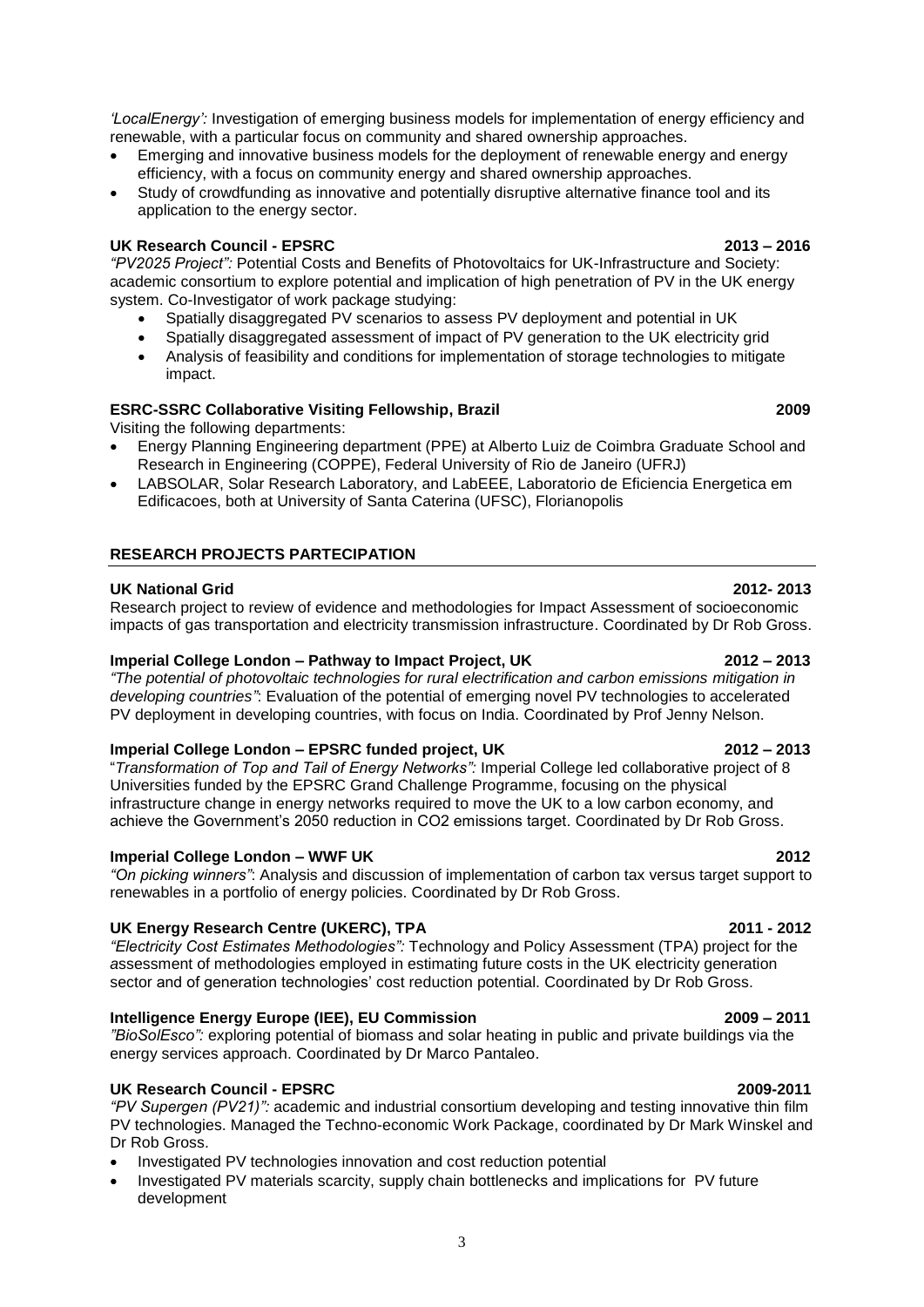Parametric modelling of PV technologies production costs, assessment of drivers for cost reductions and impact of materials costs.

### **Energy Research Centre (UKERC), UK 2008 - 2009**

*"Energy 2050":* integrated assessment of how the UK can move to a resilient ('secure') and low-carbon energy system over the period to 2050. Coordinated by Prof Jim Skea.

- Responsible for the photovoltaics "Advanced Technological Development" scenarios and analysis
- Markal energy system model data development and scenarios analysis and results analysis.

### **Energy Research Centre (UKERC), London, UK 2008 - 2009**

*"Energy Technology Learning Rates and Learning Effects":* Analysis of innovation processes (or 'learning effects') for emerging energy supply technologies and the representation of these processes in 'learning rates'. Coordinated by Dr Mark Winskel.

### **E.ON UK – EPSRC Partnership 2007**

Contributed to scoping of the project "Pathways for a utility to a low-carbon energy system".

### **Energy Institute, London, UK 2006**

Contributed to submission to the Government Energy Strategy Consultation (2006).

### **FUNDING ID**

- *2019-2022* H2020 project, COllective action Models for Energy Transition and Social Innovation (COMETS), Call: H2020-LC-SC3-2018-2019-2020 (BUILDING A LOW-CARBON, CLIMATE RESILIENT FUTURE: SECURE, CLEAN AND EFFICIENT ENERGY). Topic: LC-SC3-CC-1- 2018-2019-2020. Budget awarded: €170k out of a total €3000k.
- *2017-2021* Joint UK India Clean Energy Centre (JUICE) project, budget awarded ~£250,000 out of total ~£2ml.
- *2018* Study for Euroheat & Power (European Association for district heating), funding €14,000
- *2017* Building Solar PV project for Kantor Management Group EU Commission (2017-2018), funding €20,000
- *2013-2016* Potential Costs and Benefits of Photovoltaics for UK-Infrastructure and Society (PV2025) project, budget awarded ~£190,000 out of total of £1ml.
- 2016 Study for ANCI Emilia Romagna EU IEE project SmartReFlex (2015), funding ~€4,000
- *2015* Study for UNDP (United Nation Development Programme) CEDRO Exchange, funding €1,000
- *2014-2016* Awarded EU Marie Curie Intra-European Fellowship (for total funds of €180k)
- *2009*  ESRC-SSRC Collaborative Visiting Fellowship, Brazil, ~£5,000

### **HONORS AND AWARDS - PROFESSIONAL MEMBERSHIPS**

- Invited Member of the World Bank Group Global Influencer Barometer Panel, 2021
- Invited guest editor of Applied Energy Journal special issue 'Sustainable Supply Chains and Energy Security', 2013
- Advisor of PRIMAL renewable energies Lda, clean energy start-up, 2012, UK-Portugal
- Article "*Implications for CdTe and CIGS technologies production costs of indium and tellurium scarcity*' invited for publication to Progress in Photovoltaics (impact factor 6.4) after being selected among the 20 highest scored abstracts of the 26th European Photovoltaic Solar Energy Conference (EUPVSEC), Sept 2011, Hamburg. EUPVSEC is one of the largest annual academic conferences in the solar energy field with more than 4000 delegates.
- Invited to Britain's first ever renewable energy mission to Israel (Organised by British Embassy and KTN) and attended Eilat-Eilot Renewable Energy Conference and Exhibition, 2011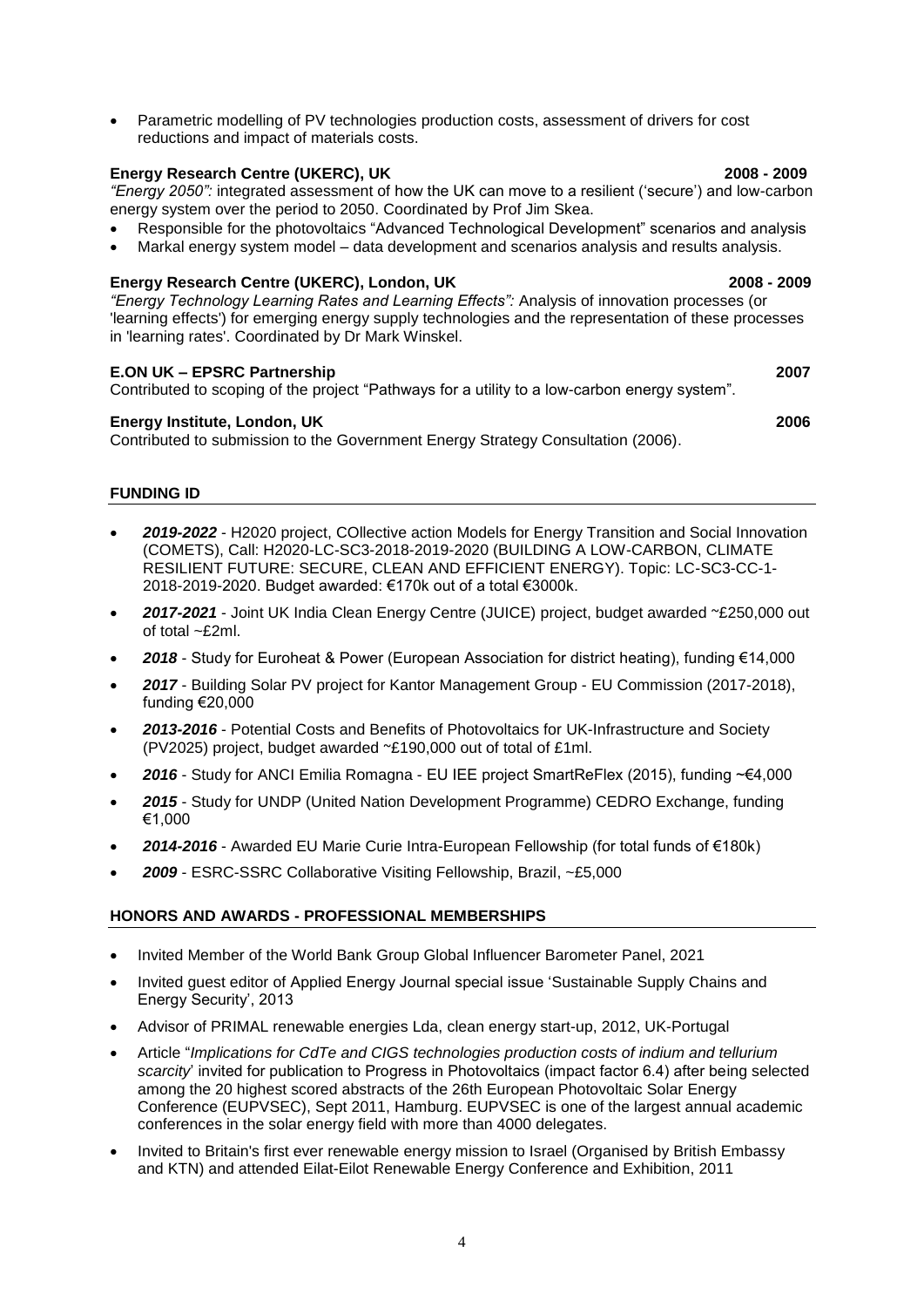- Article "*Conditions for photovoltaics deployment in the UK: the role of policy and technical developments*" featured in the top 5 list of downloaded articles in 2010. Invited paper for publication on Journal of Power and Energy at the conference 'Sustainable Energy UK: Meeting the science and engineering challenge', UKERC Meeting Place, May 2008.
- Awarded ESRC-SSRC Visiting Fellowship, 2009
- Awarded UK Energy Research Centre (UKERC) interdisciplinary PhD scholarship, 2005
- Awarded University of Padova (Italy) scholarship to attend MSc Economics, 2001
- *Memberships*: EFElab, UK Solar Energy Society (UK-ISES), Imperial Solar Network, British Institute of Energy Economics (BIEE), Hawthorn Club (network for professional women in energy industry), Imperial College Brazilian Forum, European Energy Research Alliance (EERA) Socio-Economic Joint Programme and Photovoltaics Joint Programme, Turin Centre on Emerging Economies (OEET)

### **TEACHING AND SUPERVISION**

- Supervised thesis projects from Master Degree in Environmental and Food Economics, Università degli Studi di Milano, Facoltà di Scienze Agrarie e Alimentari (2019,2021)
- Supervised PhD and MSc projects from MSc Environmental Technology (Centre for Environmental Policy) and MSc Sustainable Energy Futures (Energy Future Lab) at Imperial College London, (for the academic years 2009/2010, 2010/2011, 2011/2012, 2012/2013, 2014/2015, 2016/2017, 2017/2018, 2018/2019, 2019/2020)
- Supervised MSc projects from MaGER (Master in Green Management, Energy and Corporate Social Responsibility) at Boccony University (2015-2016)
- Lectured at Project Management and Funding of International Programs, Bocconi University, May 2017
- Lectured at Energy Economics course, BSc course of Environmental and food economics, Universita' Statale, Milan (2015)
- Lectured on 'Crowdfunding: innovative tool to finance local RES projects?' at Advanced Training Course: Integration of renewable in the Mediterranean electricity market, organized by RES4MED, Polytechnic Milan, 25th November 2014
- Lectured on 'Photovoltaics technology, economics and policy' at MSc Environmental Technology, Centre for Environmental Policy, Imperial College London, 2011/2012, 2012/2013, 2013/2014
- Given small group seminars within Energy Policy option of MSc Environmental Technology (Centre for Environmental Policy), Imperial College London, 2010/2011 – 2011/2012, 2012/2013
- Given small group seminar to Laing O'Rourke MSc Systems Engineering & Innovation, Department Civil and Environmental Engineering, Imperial College London, 2011/2012
- Lectured on 'Renewables in developing countries' at MSc Environmental development, School of Environment and Development, University of Manchester, 2007/2008

### **OTHER PROFESSIONAL EXPERIENCE**

### **Consultant – Energy Economist 2016 – to date**

Offering consultancy in the energy economics field to national and international public institutions and companies

### **Ecomill s.r.l., Milan Italy 2014 – present Founder**

Ecomill is the equity crowdfunding platform authorised by Consob (Italian Financial Authority) focusing on projects in energy and impact investing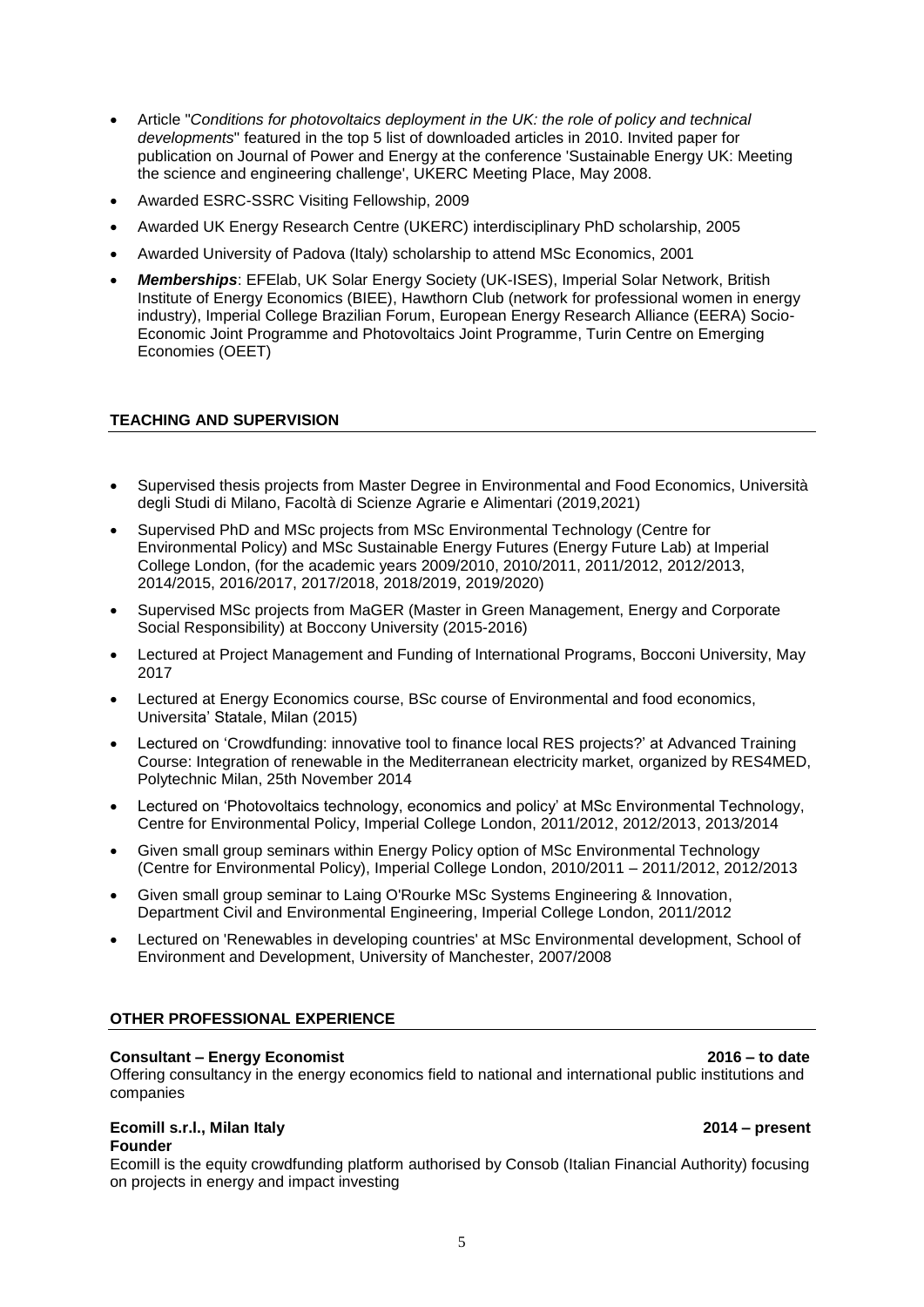### **Erculea Resine S.p.a., Cosenza, Italy 2006 – 2011**

Family business producing plastic pipes

### **DEFRA (Department for Environment Food & Rural Affairs), London, UK 2003 - 2005** *Economist - Environment Policy Economics Division*

Developing economic analysis and advice to support Environmental Policy Divisions

### *1. Climate change branch*

- *International climate change issue*: provided economic advice, analysis and support into the post-2012 negotiation and EU climate policy; modelling domestic and international climate change policy
- *Domestic climate change policy*: Appraised and evaluated domestic climate change policy, in particular cost-benefit analysis of EU f-gases regulation and Ozone Depleting Substances EU regulation infraction
- Provided support and economic analysis to Social Cost of Carbon study (*Valuation* of climate change damage) – including organization of experts meetings and workshops
- *2. Air quality, Chemicals and Pesticides branch*
- Worked on the cost-benefit analysis of the proposed European Chemicals Strategy (REACH) and other aspects of chemicals policy
- Provided economic analysis of Pesticides Tax proposal international review of pesticide taxes, cost-benefit analysis of pesticides use
- Worked on evaluation and assessment of Air Quality Strategy Review

### **Caboto Holding SIM - asset management firm, Milan Italy 2000 - 2001** *Economist – Economic Analysis Department*

Provided micro and macro-economic analysis to support trading activities

# **UNDP (United Nation Development Program - UNDP), Karakol, Kyrgystan 2000** *Intern - Project Implementation Unit of the Poverty alleviation Program*

Assessed impact of UNDP Program on target communities (in terms of infrastructures, sanitation, economic performance, level of income poverty) and potential scaling-up

 Collected and analysed data through questionnaires, visits and workshops in target communities and villages

### **SKILLS**

*Languages Computer skills* English: fluent (written and spoken)<br>Familiar with software for econometric French: intermediate (written and spoken) applications: Eviews, STATA French: intermediate (written and spoken) Portuguese: beginner Familiar with Reuters, Bloomberg

Familiar with most Windows-based software<br>Familiar with software for econometric

### **OTHER INTERESTS**

**Sports:** Capoeira, Yoga, Sailing **Music:** Saxophone and flute

### **PUBLICATIONS**

**Number of citations: 1286 H Index: 17 H10 Index: 25**

*Articles in refereed journals*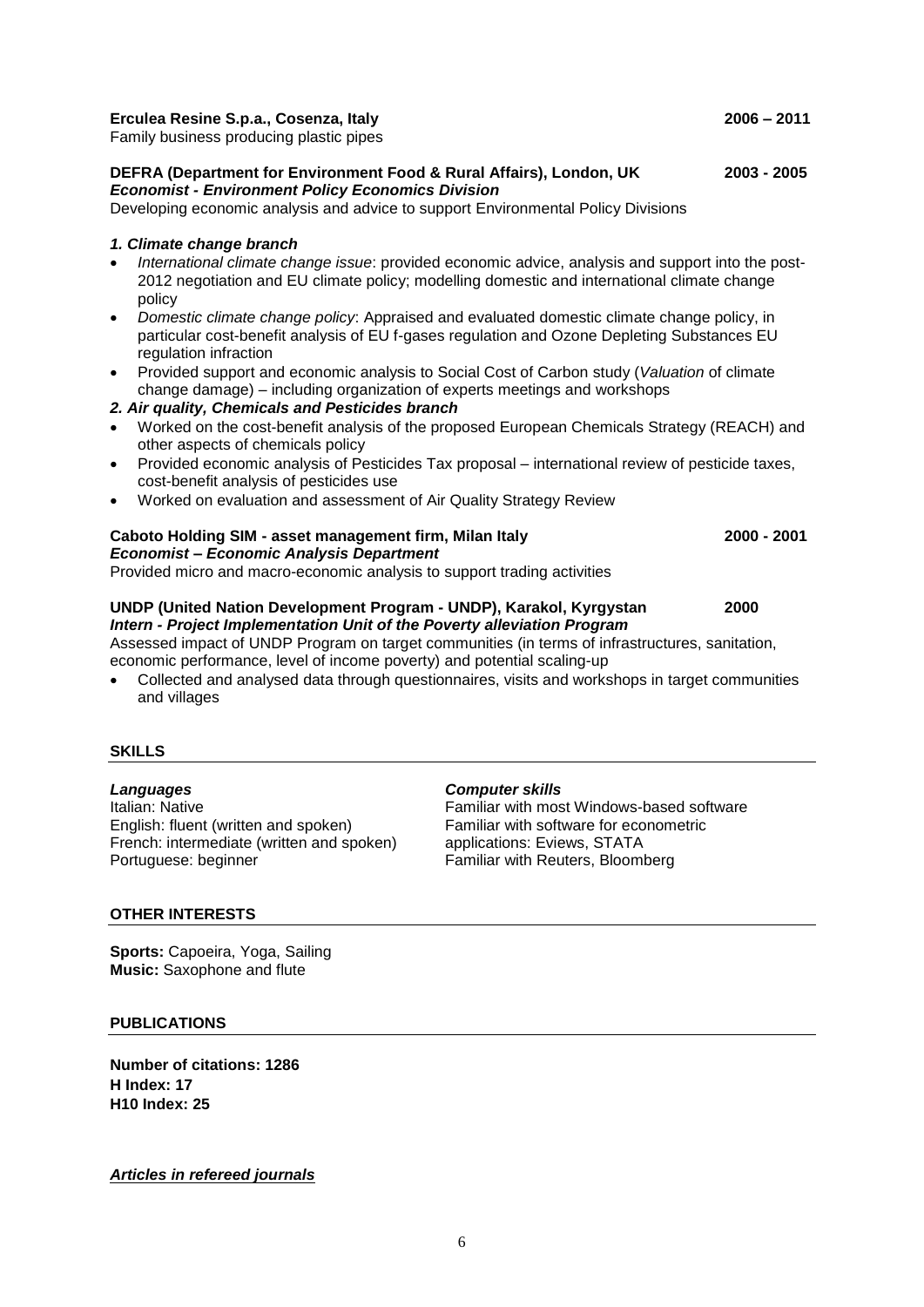- 1. Sciullo, A.; Gilcrease, G.W.; Perugini, M.; Padovan, D.; Curli, B.; Gregg, J.S.; Arrobbio, O.; Meynaerts, E.; Delvaux, S.; Polo-Alvarez, L.; **Candelise, C.;** van der Waal, E.; van der Windt, H.; Hubert, W.; Ivask, N.; Muiste, M. (2022) "*Exploring Institutional and Socio-Economic Settings for the Development of Energy Communities in Europe"*. Energies 2022, 15, 1597.
- 2. Few S., Barton J., Sandwell P., Morie R., Kulkarnif P., Thomso M., Nelson J., **Candelise C.** (2022) "*Electricity demand in populations gaining access: Impact of rurality and climatic conditions, and implications for microgrid design*", Energy for Sustainable Development, 66, 151-164
- 3. Lupi V., **Candelise C.,** Almuni Calull M., Delvaux S., Valkering P., Hubert W., Sciullo A., Ivask N., van der Waal E., Jimenez Iturriza I., Paci D., Della Valle N., Goukoufikis G., Dunlop T. (2021) "*A Characterization of European Collective Action Initiatives and Their Role as Enablers of Citizens' Participation in the Energy Transition*" Energies 2021, 14(24), 8452
- 4. Wierling, A., Zeiß, J.P., Lupi, V., Sciullo, A. **Candelise, C.,** Schwanitz, V.J. (2021) "*The Contribution of Energy Communities to the Upscaling of Photovoltaics in Germany and Italy*". Energies, 14(8), 2258
- 5. **Candelise, C.** Vallino, E. Saccone, D. (2021) "*An empirical assessment of direct and indirect effects of electricity access on food security*", World Development, 141: 105390.
- 6. Few, S., Djapic, P. Strbac, G. Nelson, J. **Candelise, C.** (2020). "*Assessing local costs and*  impacts of distributed solar PV using high resolution data from across Great Britain." Renewable Energy 162: 1140-1150.
- 7. **Candelise C,** Ruggieri, G. (2020) "*Status and Evolution of the Community Energy Sector in Italy*" Energies, 13(8), 1888
- 8. Gregg, J.S.; Nyborg, S.; Hansen, M.; Schwanitz, V.J.; Wierling, A.; Zeiss, J.P.; Delvaux, S.; Saenz, V.; Polo-Alvarez, L.; **Candelise, C**.; Gilcrease, W.; Arrobbio, O.; Sciullo, A.; Padovan, D., (2020), "*Collective Action and Social Innovation in the Energy Sector: A Mobilization Model Perspective*". Energies 2020, 13, 651.
- 9. Wierling, A., Schwanitz, V.J., Zeiß, J.P., Bout, C., **Candelise, C.,** Gilcrease, W., Sterling Gregg, J. (2018) "*Statistical Evidence on the Role of Energy Cooperatives for the Energy Transition in European Countries*" Sustainability, 10(9), 3339
- 10. **Candelise, C.** Westacott, P. (2017) "*Can integration of PV within UK electricity network be improved? A GIS based assessment of storage benefits"*, Energy Policy, Vol: 109, p. 694-703
- 11. Sandwell, P. Ngai Lam, A. C. Foster, S. Nagpala, D. Emmott, **C. Candelise,** Buckle, S. Ekins-Daukes, N. Gambhir, A. Nelson, J. (2016) "*Off-grid solar photovoltaic systems for rural electrification and emissions mitigation in India*". Solar Energy Materials and Solar Cells, Vol: 156, p. 147–156
- 12. Westacott, P. **Candelise, C.** (2016) "*Assessing the impacts of photovoltaic penetration across an entire low-voltage distribution network containing 1.5 million customers*". IET Renewable Power Generation. Vol:10 (4), p. 460 – 466.
- 13. Westacott, P. **Candelise, C.** (2016) "*A Novel Geographical Information Systems Framework to Characterize Photovoltaic Deployment in the UK: Initial Evidence"*. Energies. 9(1), 26.
- 14. Rowley, P. Leicester, P. Palmer, D. Westacott, P. **Candelise, C**. Betts, T. Gottschalg R. (2015) "*Multi-domain analysis of photovoltaic impacts via integrated spatial and probabilistic modelling"*, 2015. IET Renewable Power Generation, Volume 9, Issue 5, p. 424 – 431.
- 15. Hoggett R, Bolton R, **Candelise C,** Kern F, Mitchell C. (2014) *"Supply chains and energy security in a low carbon transition".* Applied Energy, Vol:123, p. 292-295
- 16. Pantaleo, A. **Candelise, C.** Shah, N. Bauen, A. (2014) "*Esco business models for biomass heating and chp: profitability of Esco operations in Italy and key factors assessment"*, Renewable & Sustainable Energy Reviews. Vol:30, ISSN:1364-0321, p. 237-253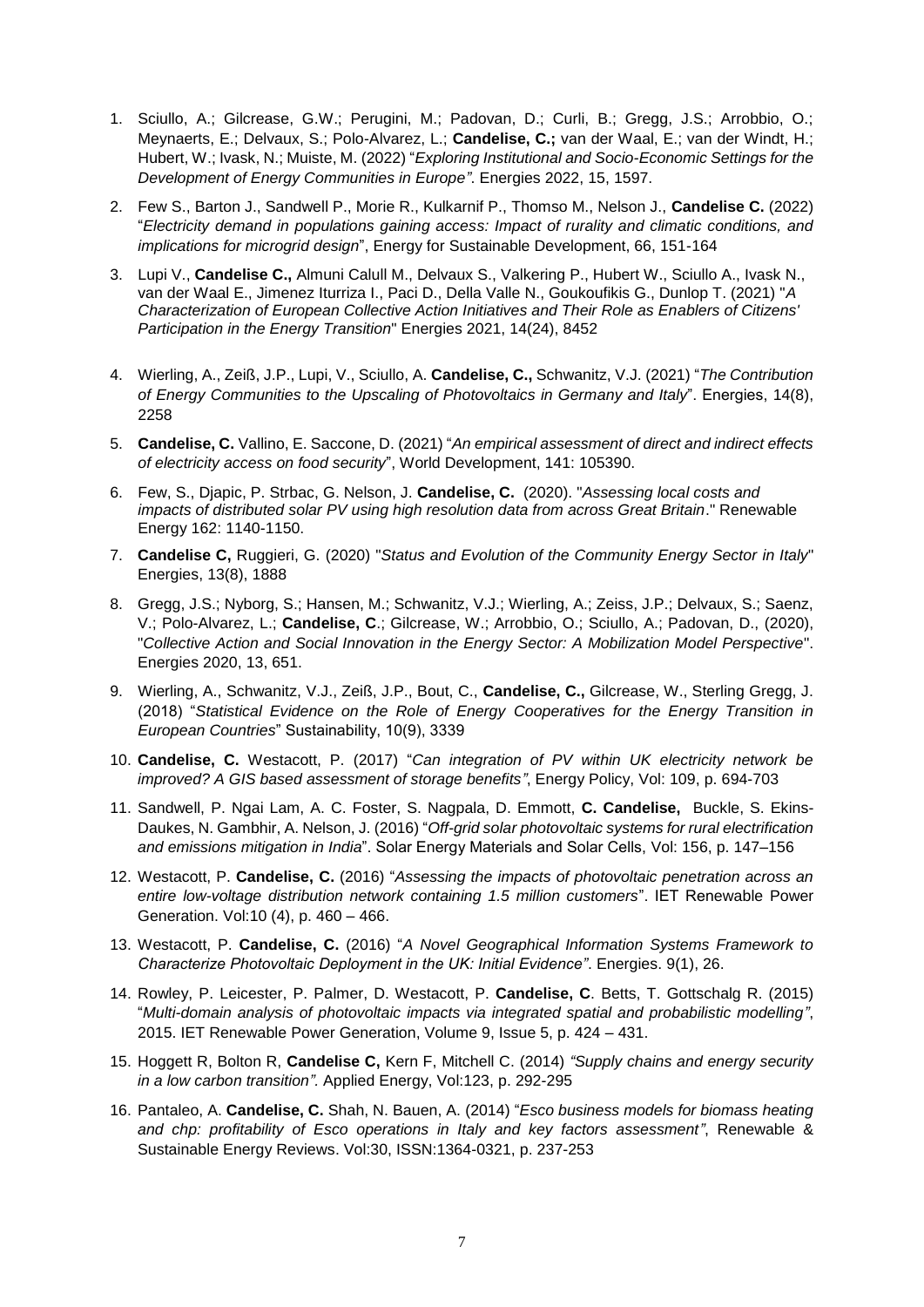- 17. Marigo, N., **Candelise, C.** (2013) "*What is behind the recent dramatic reductions in photovoltaic prices? The role of China".* Economia e Politica Industriale - Journal of Industrial and Business Economics. Vol. 40 (3), p. 5-41
- 18. Houari Y, Speirs J, **Candelise C,** Gross R. (2013) *"A system dynamics model of tellurium availability for CdTe PV",* Progress in Photovoltaics: Research and Applications, 2013. Vol: 22, Issue 1, p. 129– 146.
- 19. Winskel M, Markusson N, Jeffrey H, **Candelise C,** Dutton J, Howarth P, Jablonski S, Kalyvas C, Ward D. (2013) *"Learning pathways for energy supply technologies: Bridging between innovation studies and learning rates",* Technological Forecasting and Social Change, Vol:81, p. 96-114
- 20. **Candelise, C.** Winskel, M. Gross, R. (2013) "*The dynamics of solar PV costs and prices as a challenge for technology forecasting.* Renewable & Sustainable Energy Reviews. Vol:26, p. 96-107
- 21. **Candelise C**. Winskel M. Gross R. (2012) "*Implications for CdTe and CIGS technologies production costs of indium and tellurium scarcity*' Progress in Photovoltaics: Research and Applications. Vol: 20, p. 816–831
- 22. **Candelise, C.** Speirs, J. Gross R. (2011) "*Materials availability for thin film (TF) PV technologies development: a real concern?*" Renewable and Sustainable Energy Review Journal. Vol: 15, Issue 9, p. 4972–4981
- 23. **Candelise, C**. Gross, R. Leach, M. (2010) "*Conditions for photovoltaics deployment in the UK: the role of policy and technical developments*". Journal of Power and Energy. Volume 224, p. 153-166

### *Forthcoming*

24. Few, S., Djapic, P. Strbac, G. Nelson, J. **Candelise, C.** (2022) "*How will future electricity network stresses depend on local context and where is flexibility most needed? A geographically disaggregated study across Great Britain*", forthcoming submission to Nature Energy

### *Book Chapters*

- 25. **Candelise C.,** Ruggieri G. (2021) "*The Community Energy sector in Italy: historical perspective and recent evolution*" in "*Renewable Energy Communities and the Low Carbon Energy Transition in Europ*e" Editors: Coenen F. H. J. M., Hoppe, T. Publisher: Palgrave Macmillan. ISBN 978-3- 030-84439-4
- *26.* Wierling, A., Zeiß, J.P., Hubert, W. **Candelise, C.,** Sterling G, J. Schwanitz, V.J. (2020) "*Who participates in and drives collective action initiatives for a low carbon energy transition?"* in "*Paradigms, Models, Scenarios and Practices for Strong Sustainability*". Editors: Diemer, A. Morales, M.E., Nedelciu, C.E. Oostdijk, M. Schellens, M. Publisher: Editions Oeconomia. Pages: 239-256
- *27.* **Candelise***, C.* (2016) *"The application of crowdfunding to the energy sector "* in *Crowdfunding for Sustainable Entrepreneurship and Innovation,* Editor: Walter Wassallo. August 2016. IGI Global. ISBN: 9781522505686
- *28.* **Candelise, C.** (2015) "*Solar Energy, an untapped growing potential"* in *Global Energy: issues, potentials and policy implications,* Editor(s) Ekins, Bradshaw, Watson. 17th September 2015. Oxford University Press. ISBN 9780198719526. DOI:10.1093/acprof:oso/9780198719526.003.0019
- *29.* Irvine, S. **Candelise, C**. (2014) *"Introduction and Techno-economic background'* in *Materials Challenges: Inorganic Photovoltaic Solar Energy".* Editors: Irvine, S. Publisher: Royal Society of Chemistry, Pages: 1-26

### *Reports, Working and Conference Papers:*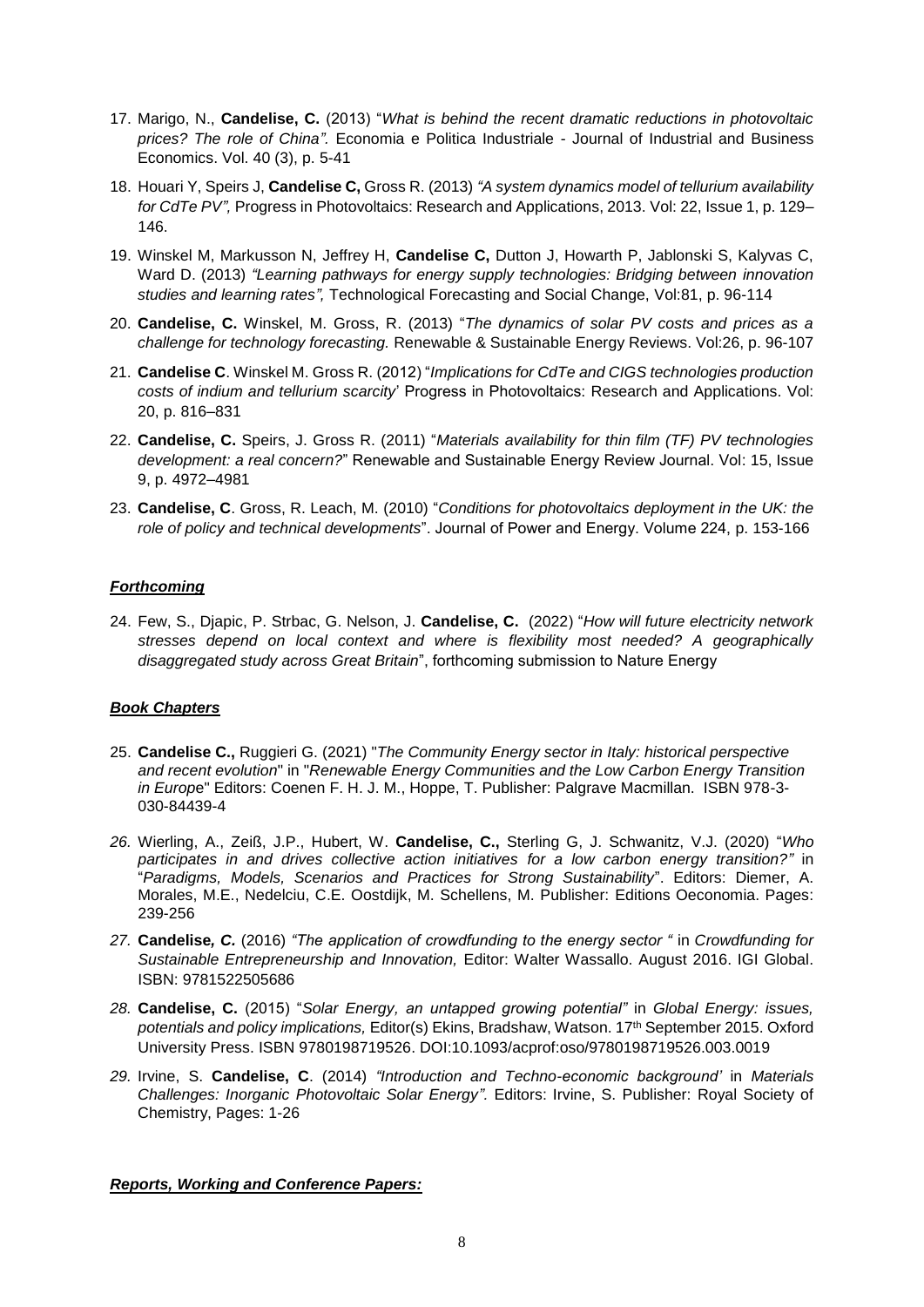- 30. **Candelise, C.,** Sandwell, P. Ed. (2022) "The role of mini-grids for electricity access and climate change mitigation in India", JUICE White Paper. February 2022.DOI: 10.25561/94889
- 31. Sowe. J., Few, S., Schimpe M., Wu, B. **Candelise, C.,** Nelson, J. Varela Barreras. J., "*How can insights from degradation modelling inform operational strategies to increase the lifetime of li-ion batteries in islanded mini-grids?*" ECS PRiME Conference 2020, Honolulu, HI, USA. October 2020
- *32.* Few, S., Djapic, P. Strbac, G. Nelson, J. **Candelise, C.** "*A framework to assess local grid impacts of PV deployment, and cost-effective measures to minimise disruption, across Great Britain*" 37th EU PVSEC, online, 7-10 Sept 2020
- 33. **Candelise C.,** Saccone, D. Vallino E. "Synergies between SDGs: an assessment of direct and indirect effects of electricity access on food security" 2nd Sustainability and Development Conference, University of Michigan, USA, October 11-14 2019
- 34. **Candelise C**. "Crowdfunding as a novel financial tool for district heating projects", report committed by Euro Heat and Power Association as part of EU H2020 project TEMPO (Temperature Optimisation for Low Temperature District Heating across Europe). December 2018. Available at: <https://www.euroheat.org/publications/crowdfunding-novel-financial-tool-district-heating-projects/>
- 35. **Candelise C.,** Ruggieri G. "*Quale ruolo per i cittadini nella transizione verso le rinnovabili? Le comunità energetiche italiane: esperienze e prospettive".* Gazzetta Ambiente. N6. 117-131. 2017
- *36.* **Candelise, C.** *"Crowdfunding"* in *Impact Investing: la finanza a supporto dell'impatto socioambientale, Ed:* Forum per la Finanza Sostenibile, October 2017
- *37.* **Candelise, C.** *"Crowdfunding per lo sviluppo locale" in Finanza sostenibile e sviluppo locale, Ed: F*orum per la Finanza Sostenibile, IEFE Bocconi, IFEL. October 2017
- 38. **Candelise C.,** Ruggieri G. "*Le comunità energetiche in Italia: eterogeneità di approcci nelle esperienze realizzate e prospettive future nel quadro della decarbonizzazione del mercato energetico*" Convegno Annuale Società dei Territorialisti "Dai territori della resistenza alle comunità di patrimonio" – Matelica 12-14 October 2017
- 39. **Candelise C,** Ruggieri G, "*Community energy in Italy: heterogeneous institutional characteristics and citizens engagement*", IEFE Working Paper N.93. May 2017
- *40.* **Candelise, C.** *"Crowdfunding in the energy sector: a smart financing and empowering tool for citizens and communities?"* 9th International Conference Improving Energy Efficiency in Commercial Buildings and Smart Communities (IEECB&SC'16), Frankfurt, 16th-18th March 2016
- *41.* **Candelise, C.,** Gottschalg, R., Leicester, P., Rowley, P. *Submission to UK Government Consultation on a review of the Feed-in Tariffs scheme*. 23rd October 2015
- *42.* **Candelise, C.** *Crowdfunding and the energy sector*. CEDRO Exchange report. Issue 18. August 2015
- *43.* Westacott P, **Candelise C,** *Assessing the electricity generation and grid feed-in of PV deployment within the UK,* 11th Photovoltaic Science Application and Technology (PVSAT-11), April 2015
- *44.* **Candelise C,** *Crowdfunding: an innovative tool to finance local RES projects?,* Advanced Training Course: Integration of renewable in the Mediterranean electricity market, Organized by RES4MED (Renewable Energy Solutions for the Mediterranean), November 2014
- *45.* Speirs, J., Gross, R. Contestabile, M. **Candelise, C.** Gross, B. "*Materials availability for low-carbon technologies: an assessment of evidence".* Report by UKERC Technology and Policy Assessment function. UKERC/RR/TPA/2014/001. September 2014.
- *46.* Gazis, E. **Candelise, C.** Winskel, M. *Cost Leadership or Diversifcation? Assessing Business Strategies of PV Manufacturers Using Case Studies from the USA and the UK.* 28<sup>th</sup> EU PVSEC, Paris, 2013
- *47.* **Candelise, C.** Black, M. Gross R. *'Study into the Socio-economic Effects of National Grid Major Infrastructure Projects – Literature Review'.* Report commissioned by National Grid. March 2013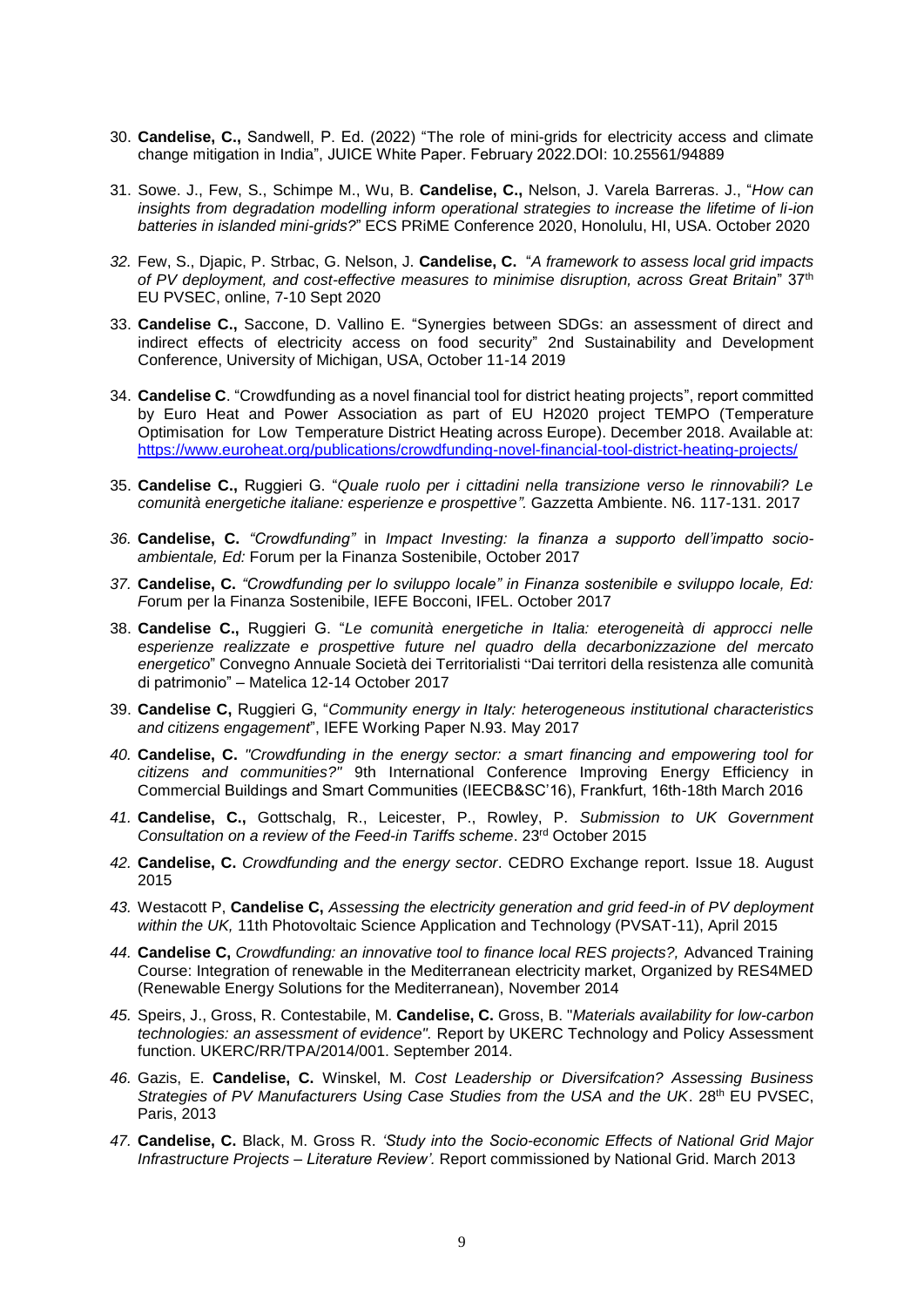- *48.* Gross R, Heptonstall P, **Candelise C,** Jones, F. Castillo Castillo A, Greenacre P. *Presenting the future: An assessment of future cost estimation methodologies in the electricity sector*, 2013. London, Publisher: UKERC
- *49.* **Candelise, C.** "*Cost Methodologies Project: PV Case Study*" UKERC working paper, July 2012: REF UKERC/WP/TPA/2013/009
- *50.* Gross, R. Stern, J. Charles, C. Nicholls, J. **Candelise, C.** Heptonstall, P. Greenacre, P. '*On picking winners: the need for targeted support for renewable energy'* ICEPT Working Paper, Imperial College London, October 2012
- *51.* Gazis, E. **Candelise, C.,** Winskel, M. Gross, R. '*The status and prospects of PV as an emerging technology system'* . 27th EUPVSEC, Sept 2012, Frankfurt
- *52.* Marigo, N. **Candelise C.** '*The Rise of the Chinese Sun: Can Europe Avoid a Solar Eclipse?'* EPI Conference, 18th-19th June 2012, Parma, Italy
- *53.* Pantaleo, A.M. **Candelise C.** '*The ESCO approach for biomass heating in industrial and residential market segments: case studies in Italy'* 20th European Biomass Conference and Exhibition. 18th-22nd June 2012, Milan, Italy
- *54.* Jones, F. **Candelise, C.** Gross,R. '*ICEPT submission to the DECC Consultation over revision of the Feed in Tariff for small scale Photovoltaics*', Dec 2011
- *55.* Gross, R. **Candelise, C.** *'ICEPT letter to DECC Ministers on the pace and scale of change to the PV Feed in Tariff*', Dec 2011
- *56.* Gross, R. **Candelise, C.** '*ICEPT response to Joint Environmental Audit Committee and Energy and Climate Change Committee Call for Evidence on PV Feed-in Tariff*', Nov 2011.
- *57.* Candelise C. Winskel M. Gross R. '*Is indium and tellurium availability a real concern for thin film PV technologies?*' presented at 26th EUPVSEC, 5th-9th Sept 2011, Hamburg
- *58.* **Candelise,** C. Gross, B., Speirs, J., Gross, R. '*Materials Availability: Potential constraints to the future low-carbon economy'* UKERC Working Paper, April 2011
- *59.* **Candelise, C**. Winskel, M. Gross, R. "*Toward thin film technologies cost reductions: module components costs and the role of technological innovation*" PVSAT-7 Conference, 7th Photovoltaic Science, Applications and Technology, Heriot Watt University, 6-8th April 2011
- *60.* Winskel, M. **Candelise, C.** Jeffrey, H. Moran, B. *"Accelerating the development of emerging renewable energy technologies: research and policy challenges"*. British Institute of Energy Economics Conference, 22-23 September 2010, Oxford, UK
- *61.* **Candelise, C**. Azzopardi, B. Nelson, J. Mutale, J. Winskel, M. Gross, R. *"Emerging and mature thin film: a comparison over component materials"*. 25th EU PV Solar Energy Conference, 6-10 September, Valencia, Spain
- *62.* **Candelise, C**. "*PV deployment in the UK: an untapped potential?".* InterPV, December 2009
- *63.* **Candelise, C**. "*Solar PV*" in "Accelerated Development of Low Carbon Energy Supply Technologies" ed. by Winskel, M. Markusson, N. Jeffrey, H. UKERC 2050 Project Report. 2009
- *64.* **Candelise, C**. "*Can PV technologies contribute in achieving renewables targets in the UK? A financial appraisal perspective*". 23rd EU PV Solar Energy Conference, 1-5 Sept 2008, Valencia.
- *65.* Winskel, M. Markusson, N. Jeffrey, H. Jablonski, S. **Candelise, C.** Ward, D. Howarth, P. "*Technology change and energy systems: learning pathways for future sources of energy*". UKERC Working Paper. 2008
- *66.* Tiravanti G., Pantaleo A., **Candelise C.,** Fanelli A. "*Investments in energy saving measures in Italy and UK: the impact of national support schemes on the business strategies of an ESCO*". ECEEE summer study, 4-9 June 2007 Côte d'Azur, France.

### **SELECTED PRESENTATIONS and PANELS ORGANIZATION**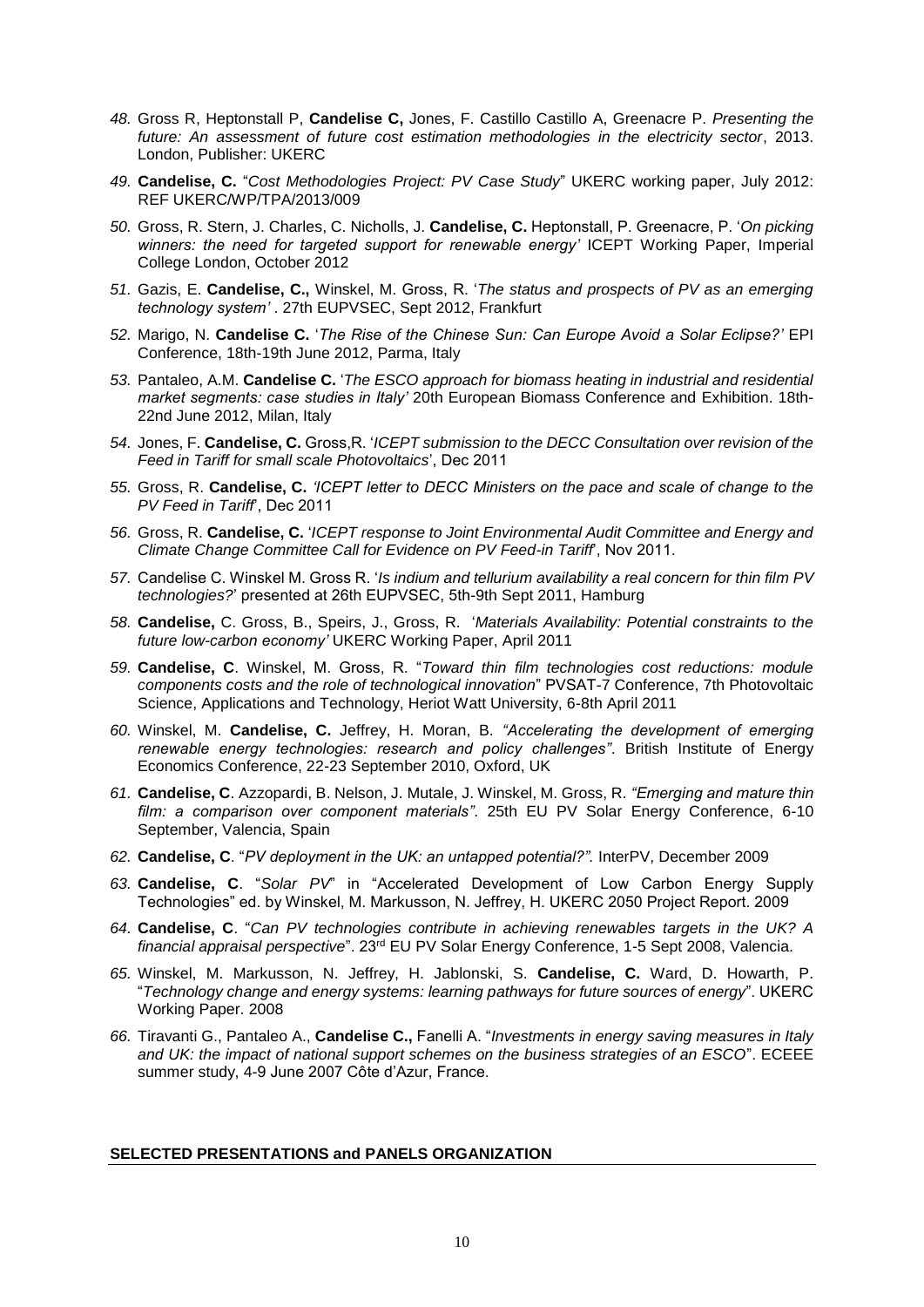- Presenter the paper "Characterization of European Collective Action Initiatives and their role as enablers of citizens' participation in the energy transition" at the 8th EMES International Research Conference on Social Enterprise, 6th October 2021
- Invited lecture on ""PV technologies application to improve energy access, a focus on microgrids" at the 3rd workshop organized by JUMP2Excel H2020 project, hosted by University of Manchester, 1<sup>st</sup> June 2021
- Invited presentation on "Status and evolution of the community energy sector in Italy" at the international conference "Legal and Economic Perspectives of Energy Cooperatives' Development in Poland and other countries" organized by University in Poznań, 27<sup>th</sup> May 2021
- Invited to present on "Le comunità energetiche come strumento di partecipazione alla transizione energetica" at technical workshop in support of Strategia Regionale Sviluppo Sostenibile Regione Calabria, 2nd March 2021
- Organization of the panel "Energy communities and justice in the energy transition" at the AISSEC (Italian Association for the Study of Comparative Economic Systems) XXI Scientific Conference " Comparative perspectives on economic development and inequalities", 1-2 October 2020 (online)
- Presented at EUPVSEC2020 conference "A framework to assess local grid impacts of PV deployment and load growth, and cost-effective measures to minimise disruption across Great Britain" 10th September 2020 (online)
- Organizer and speaker at first national workshop of H2020 COMETS project, "Le iniziative di azione collettiva nella ransizione energetica" 19th June 2020 (online)
- Invited speaker at webinar on "Financing Innovation in District Heating" organized by EuroHEat and Power, presenting "Crowdfunding as a novel financial tool for district heating projects", 14 May 2020 (online)
- Panel speaker at "The India-UKJoint Virtual Clean Energy Centre (JVCEC), 2nd Annual Conference" with paper on: A modelling framework for microgrid system sizing and analysis: Case study of Mount Abu Spiritual Centre, Rajasthan", Jaipur, India, 12-14 September 2019
- Invited to give seminar on "Community energy in Italy: lessons from evidence ", at European Commission Joint Research Centre (JRC), as part of the workshop on "Local Communities and Social Innovation for the Energy Transition", Ispra, 22nd-23rd Novembre 2018
- Invited to give seminar on "Community energy in Italy: heterogeneous institutional characteristics and citizens engagement", at European Commission Joint Research Centre (JRC), Ispra, 23rd February 2018
- "Analysis and assessment of embedded PV generation network impacts and potential measures to mitigate them to increase PV hosting capacity. Focus on UK and India". ICAER 2017: 6th International Conference on Advances in Energy Research". Mumbai, India 12-14 Dicember 2017
- "Community energy in Italy: lessons from existing evidence" 6th EMES Conference, 3-6 July 2017, Louvain-la-Neuve
- Invited speaker at webinar "Finanziamento innovativo di impianti fotovoltaici: cooperative e 'equity crowdfunding'" PV Financing, Quale Energia. May 2017
- Invited speaker at "Finanziare lo sviluppo locale sostenibile: inquadramento generale", Seminar organized by Forum finanza Sostenibile, ANCI Lombardia. Milan. March 2017
- **Invited panel speaker at CrowdFundRES European Policy Workshop, 16<sup>th</sup> February 2017, Brussels**
- Invited organizer and speaker at "Teleriscaldamento e rinnovabili: strumenti finanziari innovativi", by SmartReFlex project and ANCI Emilia Romagna, Bologna, 14th december 2016
- Invited panel speaker at CrowdFundRES workshops, 24th May 2016 at Hotel Silken Berlaymont, Blvd Charlemagne 11/19, Brussels
- "Innovation in energy finance: the use of crowdfunding", Fifth Mannheim Energy Conference 2016, 19-20 May 2016, Mannheim